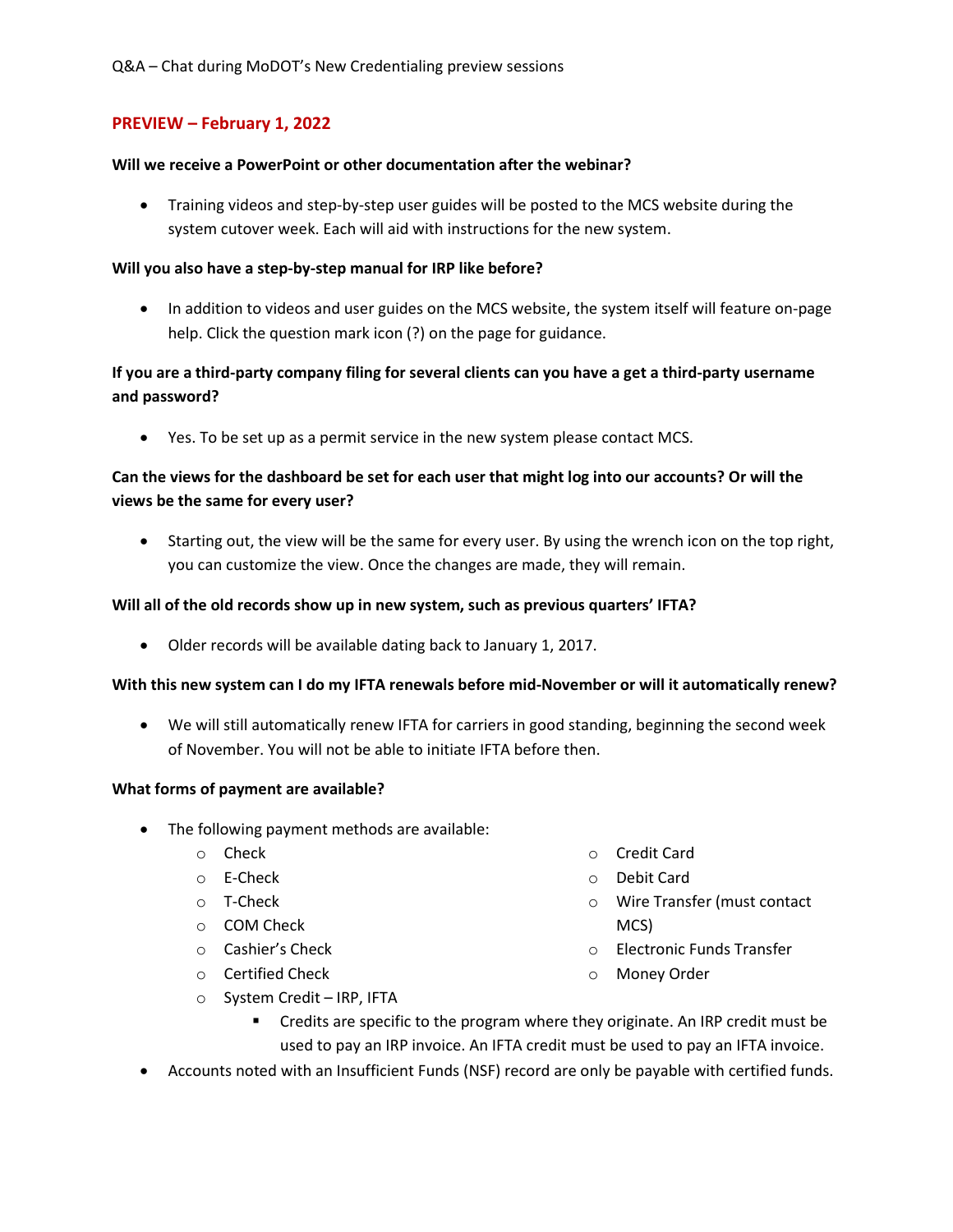## UCR is usually done at UCR.gov - will clicking it here will be the same?

• When you click the UCR link under SERVICES, the system will take you to the UCR gov website to complete UCR registration. MoDOT MCS does not process UCR but does provide the link.

## What is escrow?

 Escrow is a function that stores payment credits on your account. Please keep in mind that IRP and IFTA credits stored here can only be used to make payment in those programs – IRP to IRP and IFTA to IFTA. Escrow credits shown as Enterprise can be used to pay any invoice.

# Is E-check an option?

 E-check is one of the many payment options in the new credentialing system. The only exception applies to 72-hour trip and/or fuel permits obtained through the self-issue portal or at Missouri weigh stations – the only option for these is payment by credit card.

# How do we find out our fleet number? Is there a default?

 When processing a supplement, you can leave the specifics of your account blank. When you click PROCEED, it will bring up all available fleets in your account. You can also consult your customer dashboard. Under the IRP section, your fleets will appear.

## So, all my existing weight groups for all states will still be there?

Yes. All existing weight groups currently in your account will carry to the new system.

## Safety responsibility? Is that if the truck is under a different DOT?

• If the truck is under a USDOT that is different than your account's USDOT, the safety responsibility will be LEASED.

# If a vehicle is added and invoiced to the fleet and I find a mistake, can I then make amend to vehicle, or would we need to call MCS to correct?

• Please contact MCS for correction to that unit.

# I'm a newer carrier. Is "TVR" similar to a temp tag? If so, if the plate is lost should I get one while I wait for the plate to arrive?

- TVR is a Temporary Vehicle Registration and can be used to haul loads until the plate arrives. It is recommended to obtain one for a unit if the plate has been lost or destroyed and you do not have registration of any kind to show for the vehicle.
- PLEASE NOTE When adding a new vehicle in the new credentialing system, if you would like a TVR, you must request it BEFORE making payment.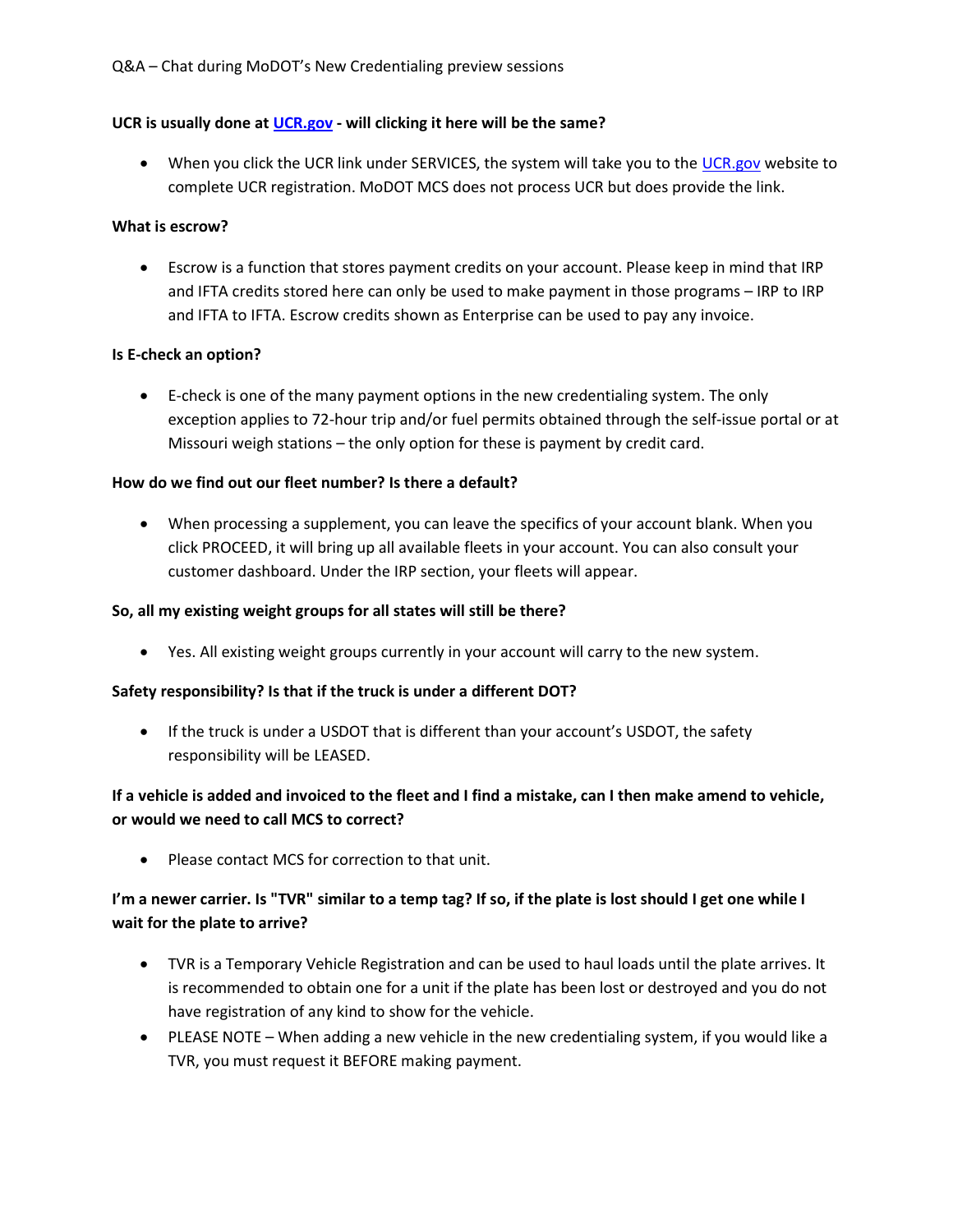# Will the new system tell you what documents are required? Can you upload multiple docs at different times or do you have to upload to each unit individually?

 The system will request required documents once you submit the screen with the vehicle. You have the option to upload later using the Web Processing link on your IRP Homepage. We will soon have a step-by-step video demonstrating how to upload documents for one vehicle versus uploading one document for multiple vehicles at www.modot.org/newMCEcred.

If one document contains information for all the units, you can use the folder icon in the header of the document column to be uploaded. Using the header upload option will upload the one document for all units. The folder next to each individual unit will upload just for that unit.

 $\circ$  Please note – only add the documents named in that column to that upload. Only IRS-2290 forms to the 2290 column, Titles to the Title column, etc. Please do not mass upload one document to one upload that includes all the documents. Please separate them out by document type.

## Is the Heavy Vehicle Use Tax (IRS 2290) receipt still due on a new purchase less than two weeks?

 You can submit the vehicle without the document uploaded. If it is still within the time when it is not required, the MCS processing agent will review the vehicle and either approve or reject it.

## Will I need to manually add my USDOT number and tax ID every time I add a unit to our fleet?

 Those fields will pre-populate if you have a USDOT and Tax ID on your overall account. If you are a for-hire lease carrier and do not have a USDOT on your account, you will have to manually enter that information.

## What is the effect of Unladen Weight in the IRP system?

 Fees paid to jurisdictions (states and provinces) include the factoring and consideration of the vehicles' unladen weight. To fully calculate fees, the unladen weight must be entered.

#### Is transferring a plate to new truck different?

The only change is the addition of the Delete Vehicle details on the add/transfer page.

## How many days is average for TVR when ordering? While waiting on a replacement plate?

A TVR will automatically set for 45 days upon issuance.

## How long does it take for a replacement plate to arrive?

 A replacement plate can take up to two weeks to be remade if the plate is a Missouri Bicentennial plate. If it is one of the older plate styles, a new plate will be issued out of inventory and sent out within two business days of the order and payment.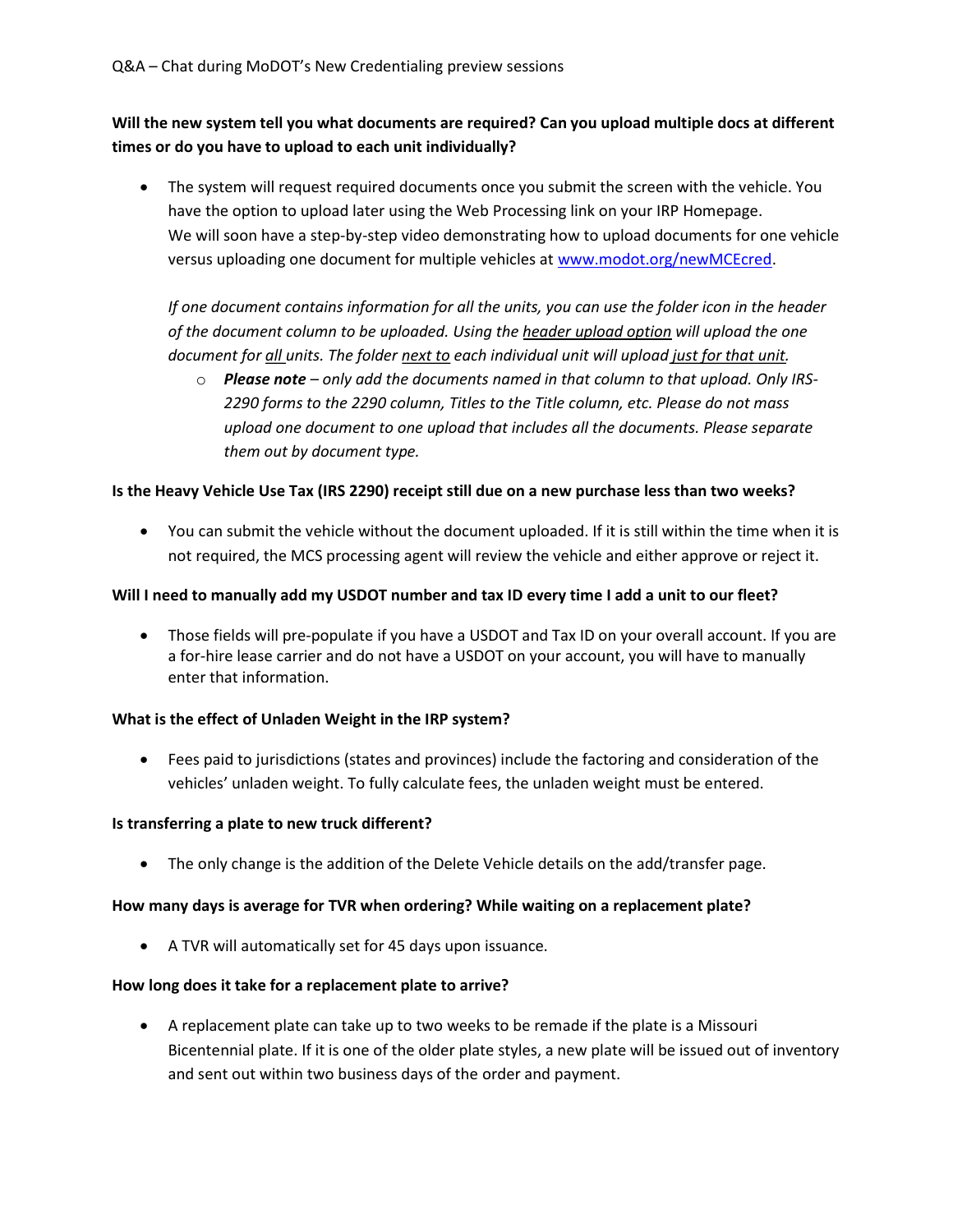## Do all three days of webinars for motor carriers contain this same information?

Yes. All three webinars contain the same information.

#### Are we going to be able to have access to this presentation after the session?

No. However, the MCS website will have step-by-step videos and complete user guides.

#### Will OSOW permits be available during the credentialing system transition period?

Yes. The OSOW system will remain operational throughout.

#### Can we see or use the actual new credentialing system prior to February 23?

No. The new system first becomes available at 7:30 a.m., Feb. 23.

#### How does a service provider become authorized to use a carrier's IRP account?

 The carrier must provide an updated Customer Information Form listing the service provider and a Power of Attorney document authorizing the service provider to act on the carrier's behalf.

#### Are there any options for imports of a large number of adds?

 No. Each unit must be added individually. However, documents that list all units can be uploaded one time to apply to multiple units using Web Processing.

#### Will we be able to wire for large renewals?

Yes. Please contact MCS before making payment.

#### Will personal or company checks still be accepted?

Yes.

# We have IRP renewals underway for our three accounts, one of which is large. Would it be best to pay the invoices prior to the shutdown on Feb.16?

 Yes. To avoid any potential rework, it would be best to pay and close the renewal process for those accounts prior to Feb. 16.

#### Will we be able to change the owner's name on a cab card correction?

 No. In this situation, only an MCS agent can perform an amendment to change ownership information. This process will still require a title in the new owner's name.

#### Will renewal cab cards be emailed as usual?

Yes.